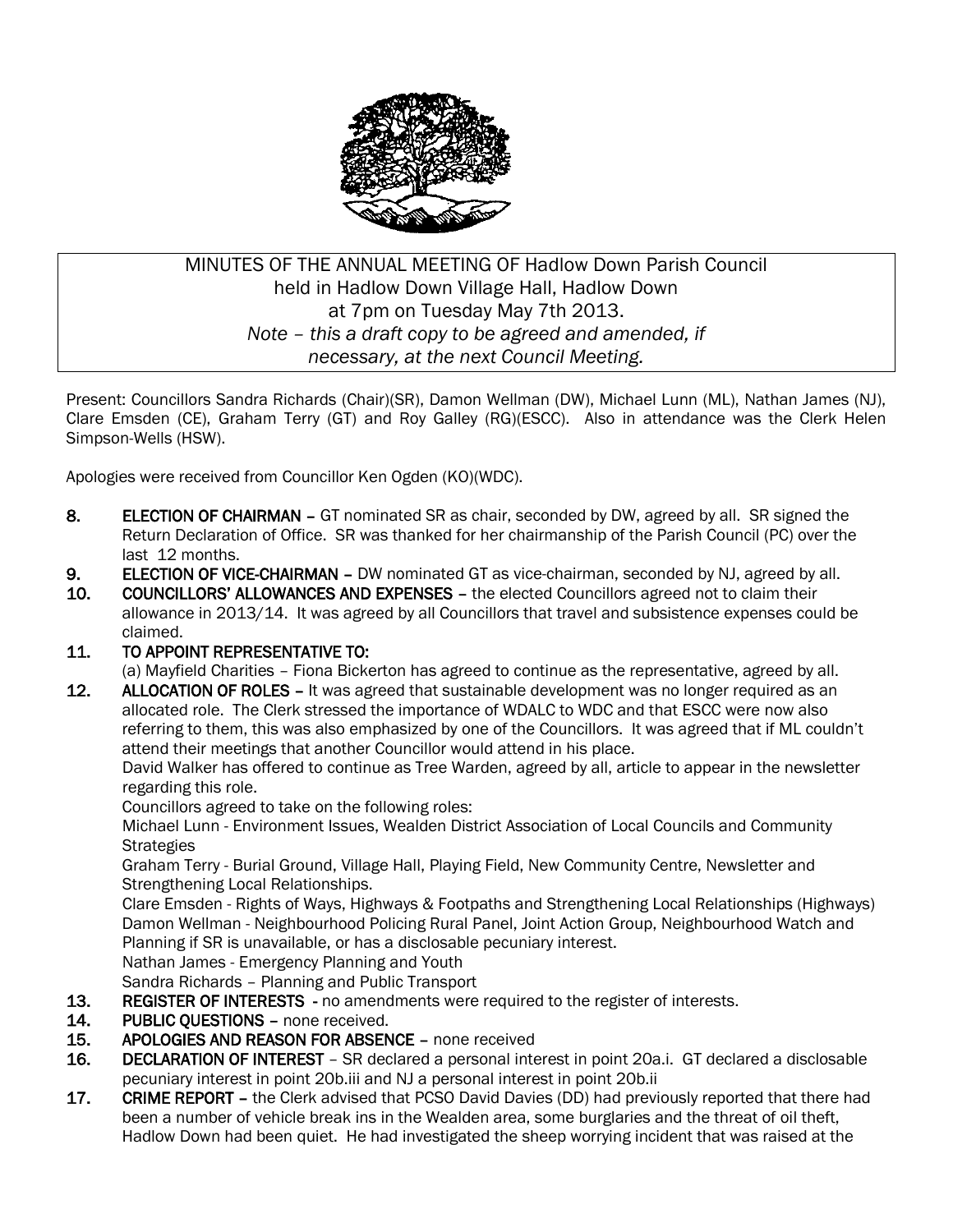Parish Assembly and has updated the members of the public who highlighted this item.

18. MINUTES OF THE MEETINGS held on 5<sup>th</sup> March and 2<sup>nd</sup> April 2013 were agreed and signed as a true record.

## 19. MATTERS ARISING (from previous meetings):

- i. Car sharing –*NJ to arrange for article to go on the website* N<sub>J</sub>
- ii. Emergency Planning database, it was agreed that *the Clerk would liaise with Eddie Westfield regarding the database.* Clerk and the database of  $\alpha$  is a set of  $\alpha$  is a set of  $\alpha$  is a set of  $\alpha$  is a set of  $\alpha$  is a set of  $\alpha$  is a set of  $\alpha$  is a set of  $\alpha$  is a set of  $\alpha$  is a set of  $\alpha$  is a set o
- iii. A meeting had been held to discuss the specification for the Hut Lane electrical work. It was agreed that *the Clerk would liaise with Janet Tourell (JT)* regarding this. NJ and DW confirmed that they would be able to pull through the cabling and dig the hole that would be required. The Clerk has confirmed with JT that she is expecting that the cost for the work will be deducted from their grant for 2013/14. Clerk
- iv. DW was thanked for the cover and fencing he had installed in Hut Lane. A neighbour has offered to paint the fencing. It was highlighted that one of the kerbstone's had been broken by a dustcart driving over it*, the Clerk will write to WDC to request replacement of the kerbstone*. Clerk
- 17. CRIME REPORT DD updated on the sheep worrying incident. There has also been an incident in Buxted where the dog was destroyed. At the Neighbourhood Quality Panel meeting they decided to concentrate on oil thefts and have targeted certain areas giving advice to residents. He asked that residents email or telephone him if they require any advice to prevent oil thefts. A Councillor highlighted speeding motorcyclists on the A272, especially on Sundays, DD will pass this concern on. DD was thanked for the patrols he has made to the area on his bicycle,
	- v. Clerks Report: was sent to Councillors with the agenda updating them on her action points. It was highlighted that the junction sign east of Dog Kennel Lane needed straightening, *Clerk to raise with the Highways Steward.* Clerk and the steward of the steward of the steward of the steward of the steward of the steward of the steward of the steward of the steward of the steward of the steward.

 It was confirmed that the caravans at Tinkers Park had either been removed from the site or moved to the allocated storage area. A Councillor raised about the PC's position regarding caravans on the site, it was confirmed that the concern [point 300i 5/3/13] had been raised to the PC and they had acted upon it.

### 20a. PLANNING APPLICATIONS:

 i. WD/2013/0841/LBE & 0840/FE CROWPITS BARN, CROWPITS HOUSE, WILDERNESS LANE TN22 4HB - Extension of time of WD/2010/1009/FE & 1091/LBE conversion of Crowpits Barn to create a residential annexe to Crowpits House – The Parish Council support the applications (6/0).

# 20b. APPROVED PLANNING APPLICATIONS:

- i. WD/2013/0297/FR WILDERNESS WOOD Retrospective application for planning permission for pole framed shelter – the Chair went through the conditions that had been applied. Concern was expressed over an event at the weekend although it wasn't known if this was held in the shelter. The Clerk had highlighted a wedding that had been booked for July to the planning officer before the permission was given. It was suggested that if villagers have problems with events in the future that they contact the Clerk who can liaise with WDC. To be discussed further at the next meeting.
- ii. WD/2012/2063/F LAND TO THE SOUTHEAST OF PIGSFOOT FARM post and rail fencing on boundaries of land
- iii. WD/2013/0310/LB STOCKLAND OAST window and door renewal

# 20c. WITHDRAWN PLANNING APPLICATIONS:

i. WD/2013/0172/F and 0173/LB - WAGHORNS, WAGHORNS LANE - single-storey kitchen extension/utility and cloakroom and first floor shower room

# 20d. PLANNING MATTERS:

- i. Correspondence regarding Wilderness Wood application discussed at point 20b.i.
- ii. WDC extensions of time the Clerk advised that at the Parish Planning Panel meeting they agreed that, in general, extensions of time for planning applications, beyond the 21 day period would not be agreed, at the WDALC meeting concerns over this were raised and these will be fed back to the next Parish Planning Panel meeting. It was highlighted by a Councillor that the public consultation is for longer than the PC consultation. It was agreed that the Clerk, in liaison with the Chair, will decide whether a site visit is required for an application, prior to the PC meeting.
- iii. Devolving some planning decisions to Parish Councils the Clerk had copied Councillors in on an article regarding the WDC proposal to devolve some planning decisions to PCs. She has been informed that there will be consultation on this which will include the level of resources available.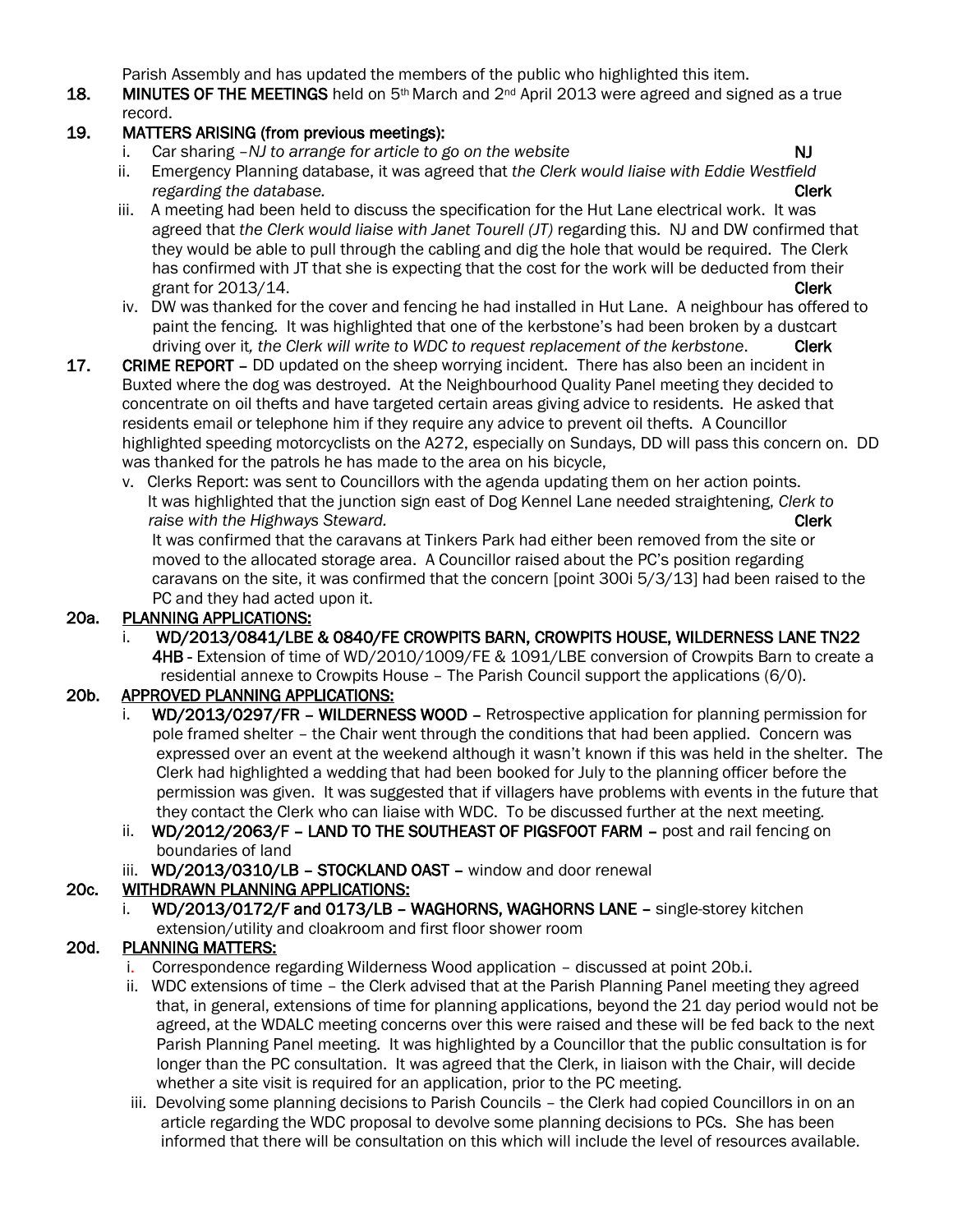Concern was highlighted that if the PC refused an application, which was then successfully appealed against, the PC could be liable for the appeal fees. A Councillor expressed that if the decision making is devolved then the funding should be as well.

21. REPORTS FROM CLLR. ROY GALLEY ESCC & CLLR. KEN OGDEN WDC - RG advised that they will be holding their first meetings this week and that it is no longer a majority council for one political party. RG was asked about potholes, he will review the process, these are top of his priority list and he will report back to the PC in a few months' time. The Clerk confirmed that Highways are behind with rectifying the high priority potholes. It was highlighted by a Councillor that the problems with the drains is caused by the contractor self-certificating.

In KO's absence the Clerk reported that he had investigated the lack of funding from WDC for the TN22 Club. The funding had been oversubscribed and grants had been given to those groups that can't claim assistance elsewhere. He will be attending the SALC AGM.

22. BANK RECONCILIATIONS: - for the 26<sup>th</sup> March, for the end of the financial year and for 26 April 2013, were agreed and signed.

# 23. OTHER FINANCE MATTERS –

- i. GT and the Clerk had met to discuss the burial fees, all agreed to the changes.
- ii. The signing of the following cheques from April 2013 was ratified: a) Helen Simpson-Wells. Salary £766.25 includes £18 mileage and £7.03 expenses, £620 already paid by standing order, therefore cheque raised for £146.25; b) Friends of St Mark's School £25 paid under the power given in Local Government Act 1972 s.137; c) Parish of Buxted and Hadlow Down £100 towards the cost of the village leaflet, paid under the power given in the Local Government Act 1972 s. 142 (2a); d) HM Revenue and Customs £178.15 tax and NI; e) Agrifactors (Southern) Ltd £6060.00 paid under the power given in Local Government (Miscellaneous Provisions) Act 1976 s.19; f) East Sussex ALC Ltd £207.87 SALC and NALC subscriptions; g) AJW Grounds Maintenance Services £37.50 play area maintenance and h) Simon Fitt £200 Burial Ground maintenance
- iii. It was proposed by ML that the PC delegate *to GT and SR to review the annual accounts, agree and sign them off, agreed by all.* GT/SR **GT/SR**
- iv. The Chair has spoken to the Clerk about the carried forward figures from the end of the financial year and how these should be reported. A discussion was held on whether a provision should appear on the accounts and whether the PC should precept for a working balance and for contingencies. It was agreed by all to precept a contingencies figure.
- v. The Clerk updated the PC on the changes to the 30 day payment rule, this may mean that some payments will need to be paid before the next meeting and then ratified at that meeting, *Clerk to provide further information for the next meeting.* The next meeting of the next meeting of the next meeting of the next meeting of the next meeting of the next meeting of the next meeting.
- vi. Hadlow Down Youth Club the Clerk advised that Barclays had closed the account despite there being a credit balance in it. She has written to them requesting that the account be reopened and that she is given third party access, agreed by all of the PC, letter signed by the account signatories.
- 24. HUT LANE the Clerk had received correspondence from residents regarding the road surface at the bottom of Hut Lane, the new hedges and problems with lack of, and inconsiderate parking in the lane. It was confirmed that a resident had sorted the problem with the road surface, that another resident had offered to trim the hedges. It was felt that the parking problems should be dealt with by the VH committee and not the PC. J T has been copied in on the correspondence.
- 25. BURIAL GROUND the Clerk updated the PC on the correspondence she had received from the vicar. *She will get a quote for the 2 plots which need topping up.* Cherk **Clerk**
- 26. RISK ASSESSMENTS GT had reviewed the spreadsheets and undertaken the quarterly risk assessments. The Clerk reported on the office risk assessment and the finance risk assessment. It was agreed to *upgrade the computer's security package*. The Clerk has written to the PC's bankers to see if a better return is available for reserves and to request monthly statements for this account.

Clerk

- 27. NEWSLETTER AND ANNUAL REPORT it was agreed to produce an annual report now, *GT to put together and email to Councillors.* GT **GT GT GT**
- 28. SLR MEETING copies of the minutes had been emailed to all Councillors. The *Clerk and CE would be*  allocating responsibility for the tasks on the outstanding Highways items spreadsheet. **Clerk/CE**  Speeding was considered a major problem, 30mph roundels are due to be painted at the lower part of School Lane. Highways are due to do an assessment of what action can be taken to reduce speeding and the costs involved. CE confirmed that there may be funding from other organizations.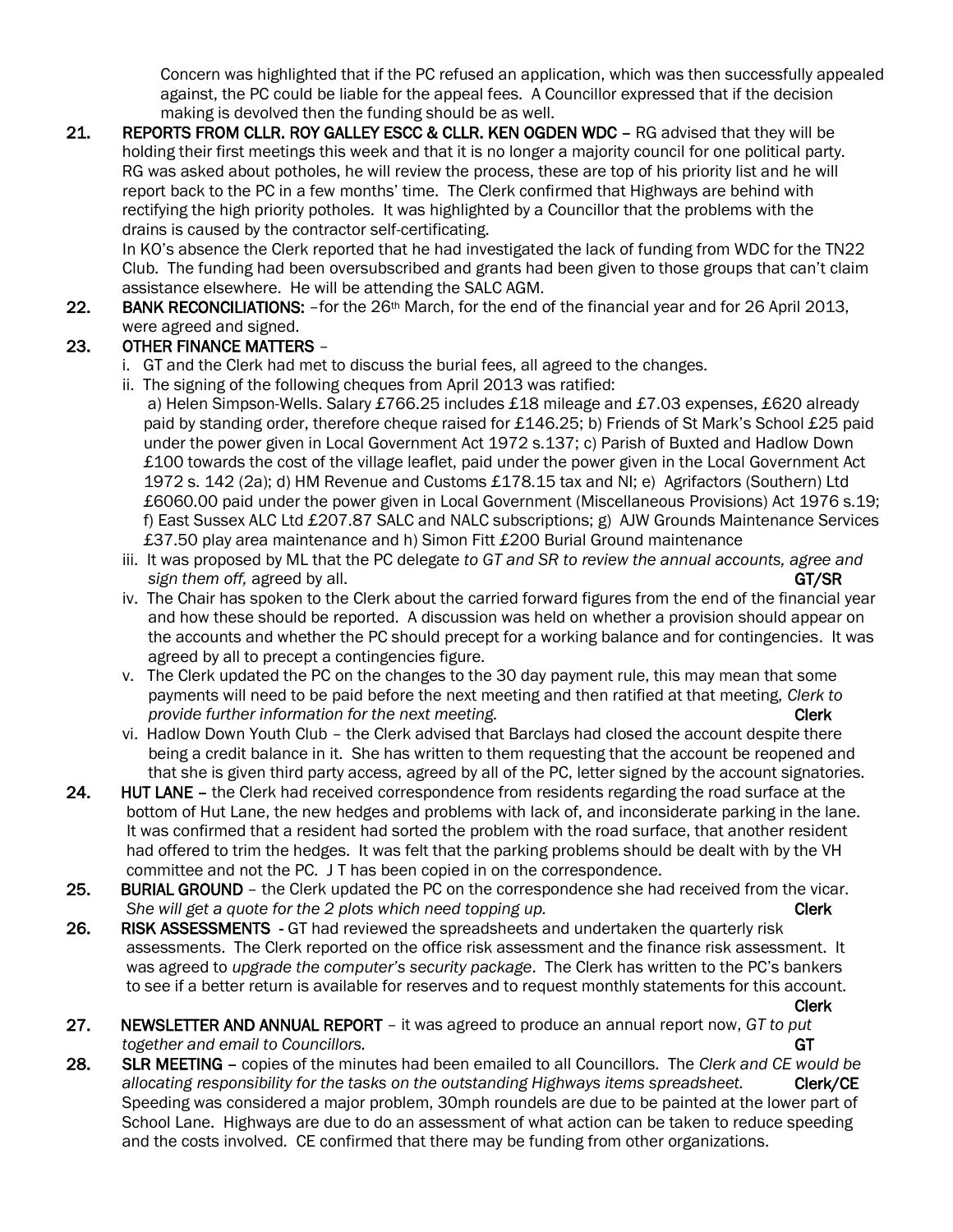The Clerk advised that she had contacted Highways requesting that they provide a free grit bin and grit to be located near the school, they have confirmed that they no longer supply these for free – to be discussed at the next meeting.

29. DOUBLE YELLOW LINES AND PROBLEMS IN SCHOOL LANE – the double yellow lines were due to be painted on 8th May. Correspondence had been received regarding the large vehicles travelling past the School, *the Clerk will write to the company concerned.* ESCC had raised with a Councillor that the top of a hedge needed cutting back as this would affect commercial vehicles, *Clerk to write to homeowner.* 

 The Clerk had also been contacted about the problems with parked vehicles, it was agreed that this would be discussed at the next meeting, the *Clerk will liaise with the school about a representative attending.* The Chair has already advised the school that the double yellow lines are due to be extended and has asked them to consider the parking issues. Clerk and the parking issues of the clerk clerk clerk

Clerk

- 30. NEW COMMUNITY CENTRE the Clerk advised that she had recently spoken to Ian Davison who has recommended that the PC have a building agreement with a lease at the end for the new Community Centre, although the PC shouldn't spend out on this until the plans have been agreed by WDC and the Centre is going ahead. If the PC provide any funding there will need to be collateral funding arrangements. The PC will need to agree to the plans before they go to WDC. The Clerk suggested that the PC meet with some of the committee members, meet with other Town/Parish Councils who have been in similar situations and possibly set up their own committee. It was felt that no action would be taken at present, to be discussed again in a month's time
- 31. VILLAGE MAINTENANCE TEAM WORK the Clerk has contacted ESCC who have advised that they no longer have a Village Maintenance Team, however they have requested to be advised if the PC has work that needs doing, the *Clerk will send them a list of the normal tasks undertaken by the team.* Clerk

#### 32. REPORTS FROM COUNCILLORS (COUNCIL MATTERS AND OUTSIDE BODIES): Cllr. Michael Lunn reported that there had been a further accident involving a deer. He had raised at the WDALC meeting about the 7km Ashdown Forest exclusion zone, this will be discussed at the WDALC Management meeting to which all councils will be invited. CE confirmed that ESCC Highways can undertake a deer survey, to be discussed at the July meeting.

### 33. CLERK'S MATTERS:

- i. The Clerks hours for March and April were agreed and signed.
- ii. The Clerk confirmed that discussions had commenced regarding a new lease for the entrance to the play area.
- iii. Two councilors signed the agreements on behalf of the PC, that had been returned for the private access to the playing field.
- iv. Fingerposts a few residents had spoken to a Councillor about the possibility of sponsoring fingerposts to ensure they are retained . This was felt to not be required at the present time, however it would be recorded in case it is needed in the future. The Clerk confirmed that donations could be accepted under the power given in Local Government Act 1972 s.139 and paid out under s.137.
- v. It was agreed to reduce the Clerks hours to 63 per month.
- vi. The Clerk updated the PC on the changes to the Wealden Ambulance service, *she will arrange for an article to go in the newsletter.* Clerk **Clerk Clerk**
- vii. The Clerk confirmed that the PC had been issued with a Certificate of Existing Lawful Use or Development for the bus shelter. She has contacted Wilderness Wood to install the shelter and they will schedule in a time when this can be done.
- viii. The Clerk confirmed that Compact Cutting had been instructed to do the grass cutting at the playing field. She has received an invoice from them however it has been returned as it was incorrect.
- 34. ACCOUNTS FOR PAYMENT: The following were agreed by all and cheques were signed:
	- i. Helen Simpson-Wells. Salary £777.28 includes £13.95 for mileage and £24.67 for expenses, £620 already paid by standing order, therefore cheque raised for £157.28.
	- ii. Citizens Advice Bureau £150 under Local Government Act 1972 s.142(2A)
	- iii. Sussex Air Ambulance £200 under Local Government Act 1972 s.137
	- iv. Hadlow Down Parish Magazine £250 under Local Government Act 1972 s.142 (2)
	- v. Wealden District Council £241.92 litter bin emptying
	- vi. AJW Grounds Maintenance Services £75.00 play area maintenance
	- vii. C. Waterhouse and Sons £135.00 grave markers
	- viii. Hadlow Down Village Hall £100.00